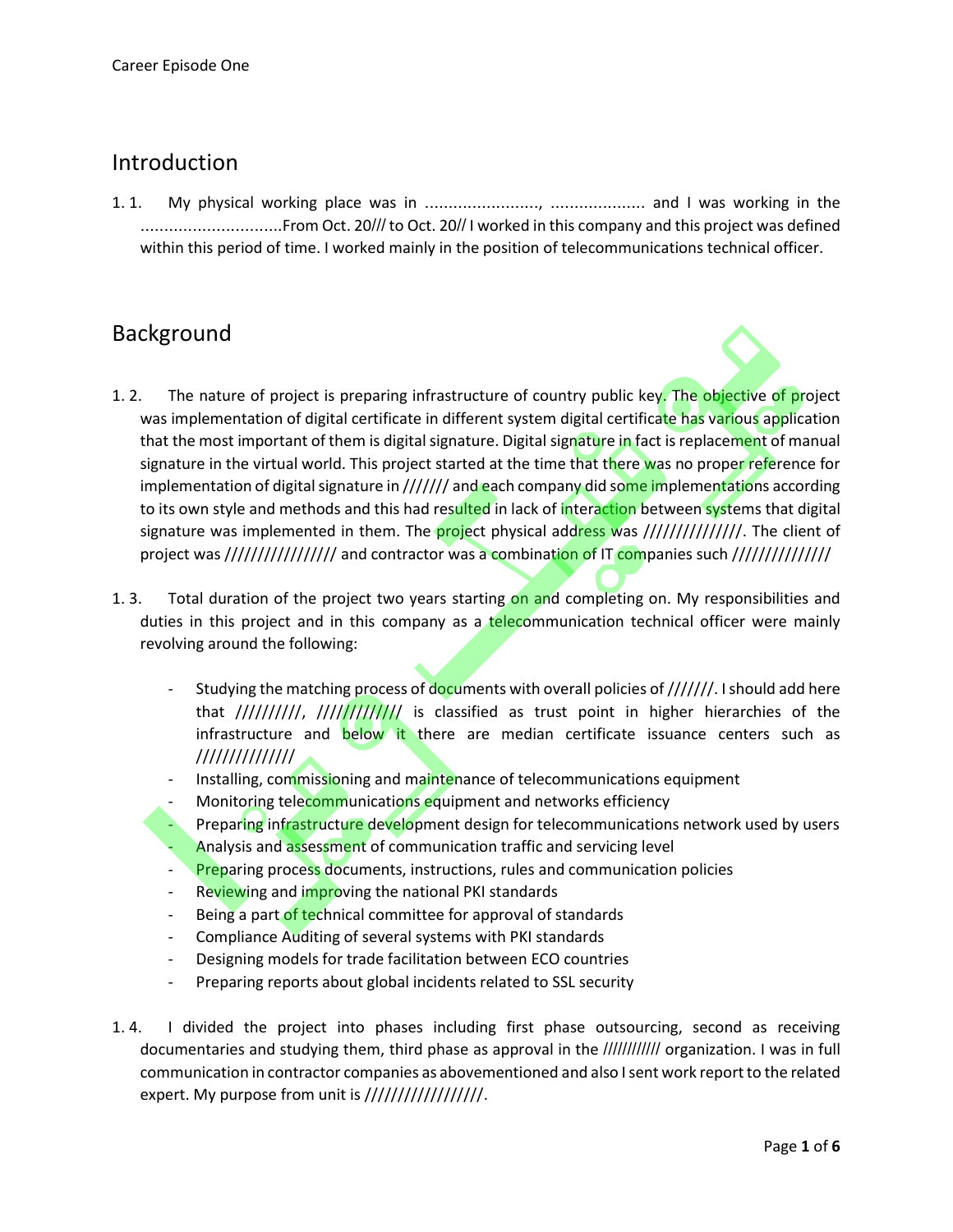- 1. 5. As /////////////////// expert, my responsibility was review, inspection, and studying of matching documents to the policies of /////////////////////. My work was in this manner that I studied existing foreign references and also policies of ///////////////////////// that were decided to be transformed into /////////////////. By policies, I mean certificate policy. Every center for certificate issuance in every part of the world should have a CP or policies document in which mentioned related regulations with digital certificate and its application. Moreover, other than technical issues, processes and legal issues are also mentioned in CP. To observe this document, you can refer //////////////////. Therefore, my role was mainly technical and except my personal activities management, I did not manage human resources or any team.
- 1. 6. This project was on ///////// scale and first includes all ////////////// and then some organizations and ///////////////// of /////////////// office. The project objectives were development of public key infrastructure in the country and integration of country public key infrastructure to facilitate interoperation; and finally reliability of the business and electronic commerce in the country.



# Personal Engineering Activity

1. 8. My entrance to ///////////////////////// was simultaneous with definition of country public key infrastructure standards project. Before I entered the project, projects IDs were defined and international references were identified, therefore, I studied international standards such as FIPS and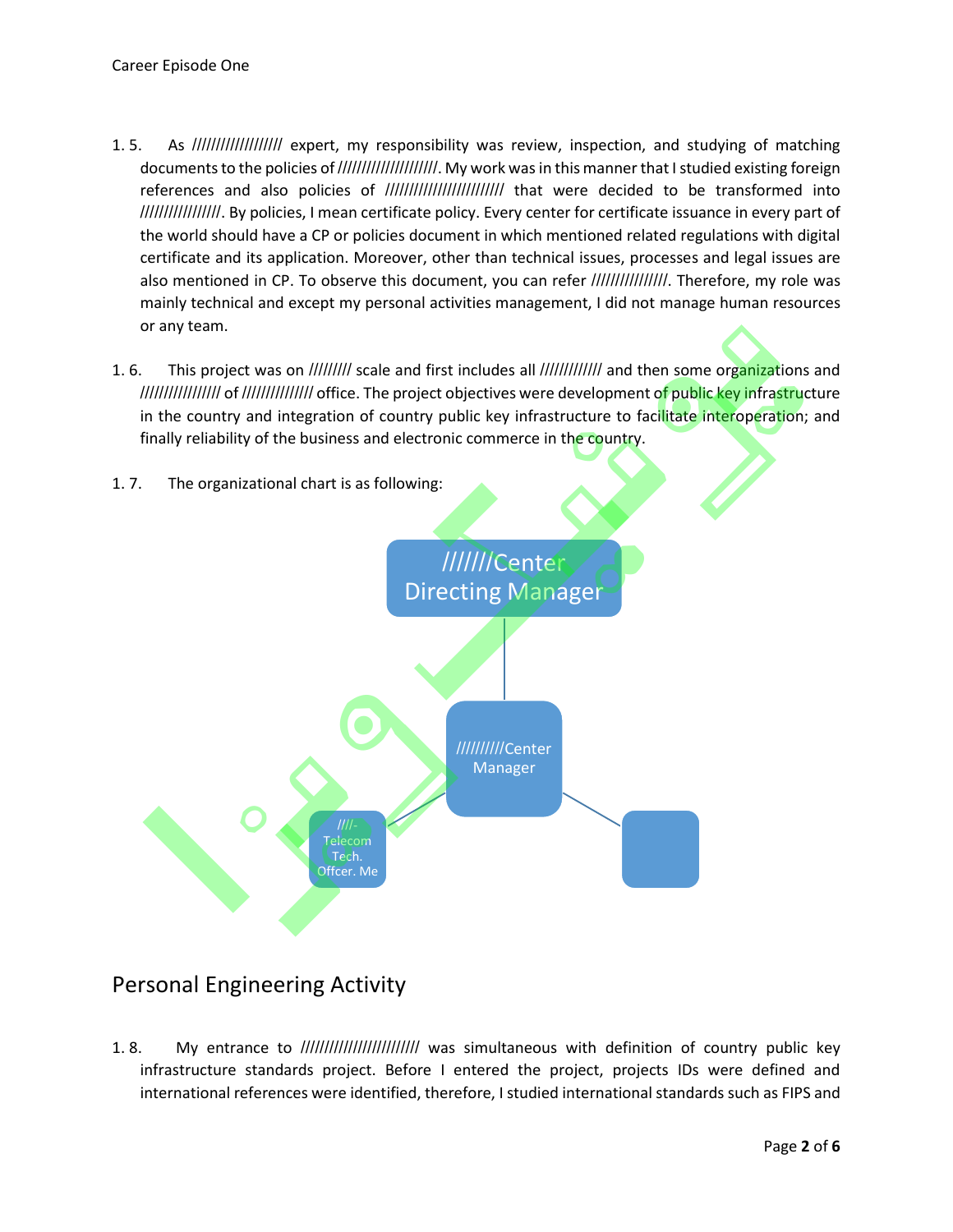NIST as well as different RFCs and I collected information that I required as an expert telecommunication technical officer. Since these standards are accepted worldwide, I trusted them as well, however in some cases there were contradictions between these standards and overall policies of our country, in which I prioritized our own policies.

- 1. 9. Our main problem in this project was mismatch of some international standards with CP //////////////// Center certificate policies (CP). Since public key infrastructure PKI is different in different countries. For example, in America, CA Bridge structure is used having several /////////////// centers in it, however in our country there is only one /////////////// Center for government sectors which ///////////////////////////////// Center, therefore inevitably I had to eliminate some of the standards or add to them.
- 1. 10. PKI structures include bridge, mesh and hierarchy in which in our country only hierarchy is used which is a hierarchical structure and in it there is only one government Electronics Certificate Issue digital certificate issuance center and there are several median certificate issuance centers below it. The second problem I challenged was that there was not a definite method for inspection of matching software with these standards, by software here I mean software that country's public key is implemented in the, namely PKE (Public Key Enabled). To solve this problem, I prepared a series of indexes and started studying them in the  $\frac{f}{f}$ //////////////////////// lab in which my role as Electronics Certificate Issue Center inspector at this time of the project was inspecting accuracy of this lab performance by observing the test procedure and its outputs in the ///////////////
- 1. 11. In fact, definition of our problem in this project was mismatch of country electronic certificate policies and PKE software with international standards. My solution as an expert telecommunications technical officer was that I applied several different references and compared the method applied in them and in some cases, I applied a combination as well and for the purpose of matching software also, I prepared assessment indexes and matched the software output with expected output.
- 1. 12. Standards text was really hard and unintelligible. I applied my good English language competencies as well as my competencies in digital certificate technical issues; having these prerequisites, I progressed the work. For example, I knew the different between shall and should in standard text so that accurately I could determine their requirement type in the standard text. I performed several tests considering the prepared indexes by ///////////////////// in ///////////////which did matching software with prepared standards by ///////////////////// Center. Some of them items that I tested included inspecting safe connection between different indexes of systems such as SSL, inspecting possibility of giving permit to different roles of issue or update of certificate, inspecting of existence of two factor authentication in systems and studying repository existence, LDAP or HTTP for CRLs and certificates maintenance as well as inspecting event logging as well as accuracy maintenance mechanism of these events by signing them. I also did inspecting feasibility of proof of possession operations in certificate systems as well as CA certificate management and studies observation of certificate profiles during the issue of certificate according to RFC5280 and etc.
- 1. 13. Majority of resources are available in the internet, though I used existing books and standards and RFCs. I used MS Office Word software and prepared indexes and standards used, however in ///////////////, for the purpose of inspecting of software, their output is matched to the expected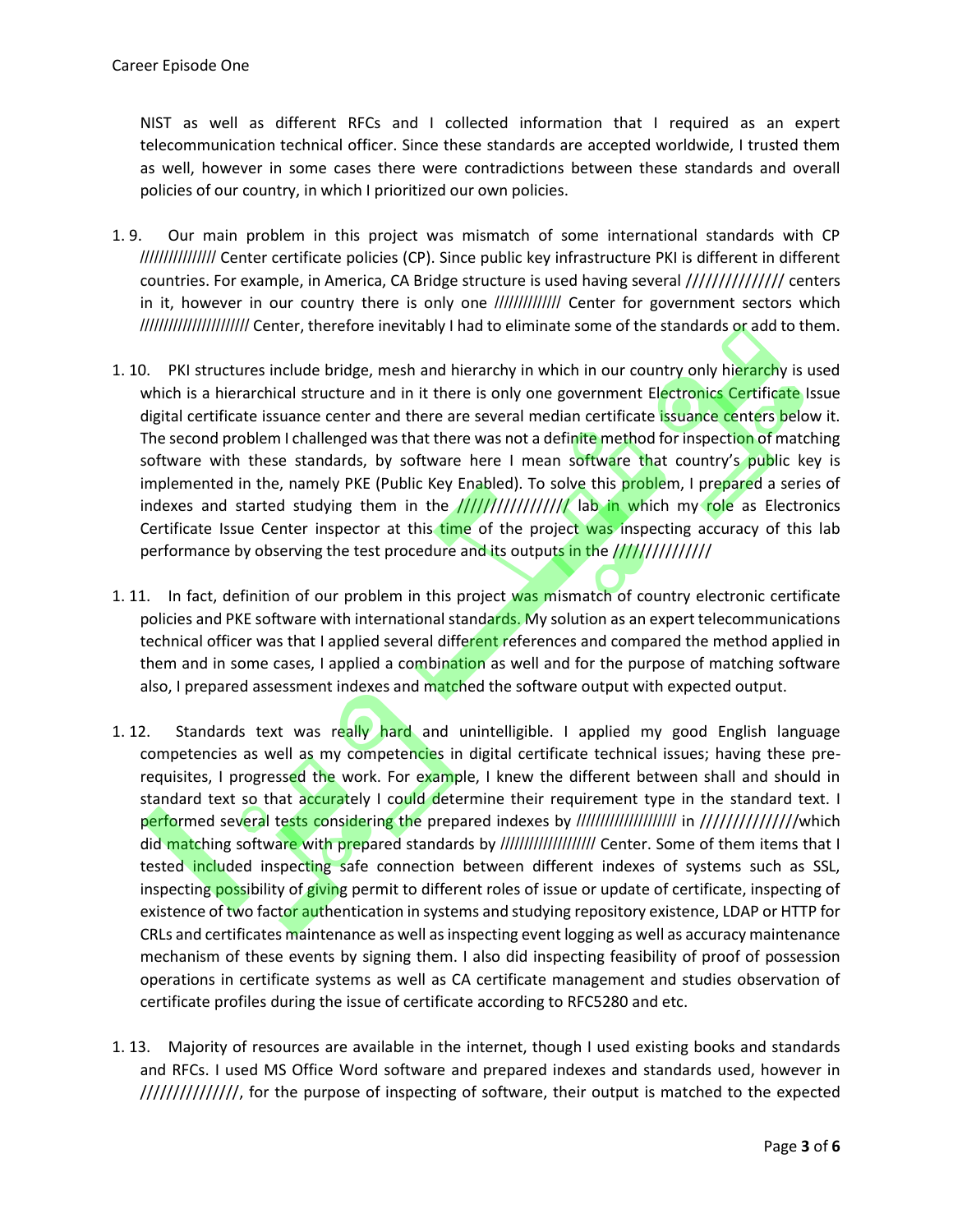output and normally there is no need to use any other software. However, SQL is used to study related indexes to the software database, Ldap brower for connection to the server and inspecting server status, XCA for generation of certificate issuance on a case by case manner and P7s viewer for inspecting messages matching to the defined format in PKCS#7 standard.

- 1. 14. Large part of this project was research work, therefore as an expert telecommunication technical officer in no part of the work I hindered from researching on the internet, studying papers, books, standards and other references and manuals. I studied many references and in fact most of the time I was residing in R&D unit. I applied from consultation of contractors and also international standards in the filed.
- 1. 15. The main connection of my work was social and cultural issues and considering the fact that in virtual space, there is no proper way for determining accuracy of documents, therefore using digital signature for integrity seemed essential, however, lack of proper national standards and monotonous implementation of digital signature in different software systems would result in imbalance of these software and as a result lack of public trust to these type of software, therefore, I kept in mind that I need to make this digital signature work as a tool of security for the people using it.
- 1. 16. I received lots of advises from ////////////////////////////// expert considering his great experiences in PKI field and in some cases that there was need for decision making, he helped me out. For example, whenever there was mismatch of standards ///////////////////// center certificate policies, I had a meeting with him and then we decided about changing the policies or standards. I had meetings for troubleshooting as well. I attended a meeting after preparing standard to form into //////////////. According to the procedure, I attended the discussion group for this ////////// too.
- 1. 17. I challenged variety of problems during the project; for example, regarding the problem of sending certifying request one by one which required more time and cost, I suggested the method of group sending of certifying request or full request according to RFC5272 which can send several certificate issuance requests in the form of one single request. Up to that time no developer inside the country had done such development of structure. Moreover, in order to have cryptographic messages in the software system unique, I prepared cryptographic messages standard according to PKCS#7 standard which in fact introduces different messages notations according to ASN.1 structure. In addition, in the software on the client side or PKE, certificates used for signatures were not verified in which I using provision of creditability standard solved this problem and obliged software developers to this standard.
- 1. 18. I applied international standards such as PKCS#1-15, NIST (CAVP and CMVP standards) as well as RFC5280. I applied domestic standards as well. I followed a good communicative approach with IT engineers especially information security as we were policy makers in this area, I applied less consultation, however on case by case manner, regarding active companies in PKI, I applied form their expertise and knowledge.
- 1. 19. The project deadline was defined and for project time and cost management I followed predefined approach. Considering delivered outputs by contractor and phasing that was provided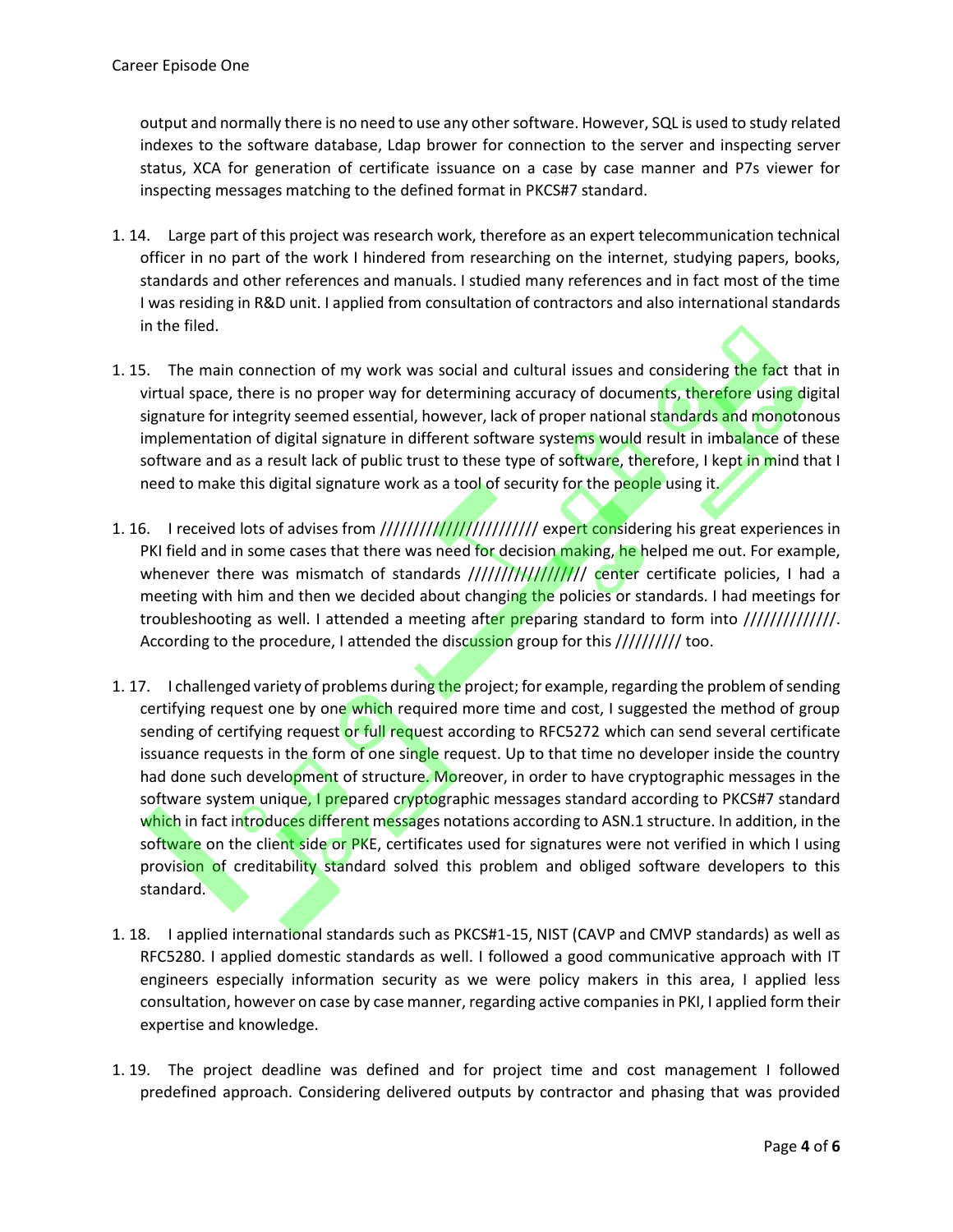previously in RFPs, I studied standards. In some cases, that there was need for review, I performed several reviews. Regarding tests also, schedule table was provided by the /////////////// lab. Regarding project control, it was done using a web based system by managers.

- 1. 20. In this project I was not dealing with physical safety but with data security and I supplied this security via defining access level and encryption. Moreover, regarding confidential document such as under test software, I kept them in a safe in archiving section of maintenance center. I matched all received documents from contractors with reference documents such as international standards and in case there was any fault, I reported to contractor and even in some cases several time I corrected the documents.
- 1. 21. For the purpose of verifying documents and standards that contractors provided, I matched them to foreign standards that required English language competency which I not only improved mine but also I could progress the work and project using my English language competency. Moreover, considering the fact that standard language is different from regular text language, I also used my competency in literature of foreign standards so that I could recognize mismatch.
- 1. 22. Mainly I did not do management work in this project and I only as an expert worked in the project. Of course I as one of project telecommunications technical officers supervised on contractor activities process that were active in standard preparation; then I presented my report to my authorities in project. During this project I attended a /////////////////. Moreover, in order to elevate my knowledge in the filed and also monitor on the contractors' performance, on a permanent basis, I studied existing references and standards. Moreover, in order to get introduced to other software companies with written standards, I held several training workshops and with designing some PowerPoints, I described requirements for country public key requirements in which this training course and its teaching results in interaction with experts of this area adding in my general knowledge.
- 1. 23. As part of my activities in this project as an expert telecommunications technical officer, I prepared reports as well which I submitted to project manager. I interacted to project experts working in contractor companies. I monitored on lab reports as well and verified their accuracy and sent the reports from my inspections to ////////////// manager.

# Summary

1. 24. Generally speaking, the project completed successfully since as the objective was standardization and it was achieved. Customers which in fact were software developers basically were not satisfied considering the fact that we had determined some requirements for them. However, ultimate customers were people that would be happy taking into account the fact of more security in their transactions. Considering the fact that there were bureaucratic procedures in standardization process and also lack of contractors' experience in this field in addition to the fact that this knowledge was high technology, we fell behind schedule in some part of the work.